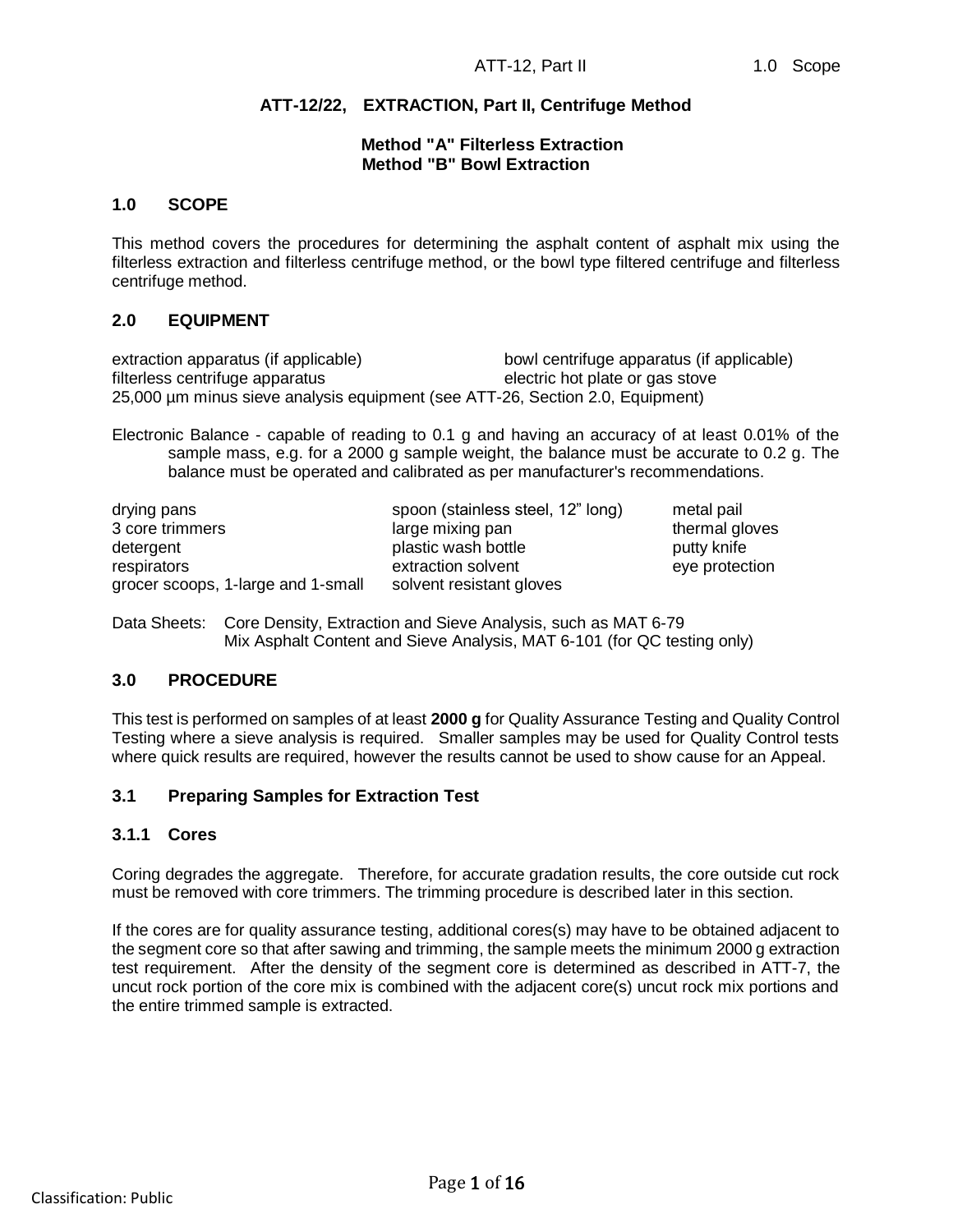$|$  TABLE 1  $|$ 

For appeal testing, more than one core may be required for each location. The set of cores for each location is considered one sample. The uncut rock mix portions of the trimmed cores are combined and processed.

Use the following table to determine the minimum number of cores required to obtain a minimum 2 000 gram extraction sample using the 127, 114, and 100 mm inside diameter core trimmers. A similar table may be required if trimmers of different diameters are used.

**TRIMMED CORE REDUCTION TABLE**

| Core<br><b>Thickness</b>                                           | <b>Estimated</b><br>Core |                                | <b>Estimated Trimmed Weight</b><br>(g) | No.                            | <b>Total</b><br><b>Estimated</b> |                                |  |
|--------------------------------------------------------------------|--------------------------|--------------------------------|----------------------------------------|--------------------------------|----------------------------------|--------------------------------|--|
| (mm)                                                               | Weight<br>(g)            | <b>127mm</b><br><b>Trimmer</b> | <b>114mm</b><br><b>Trimmer</b>         | <b>100mm</b><br><b>Trimmer</b> | <b>of</b><br><b>Cores</b>        | <b>Sample</b><br>Weight<br>(g) |  |
| 100                                                                | 4060                     |                                | 2235                                   |                                | 1                                | 2235                           |  |
| 90                                                                 | 3655                     | 2375                           |                                        |                                | 1                                | 2375                           |  |
| 80                                                                 | 3250                     | 2110                           |                                        |                                | 1                                | 2110                           |  |
| 70                                                                 | 2840                     |                                |                                        | 1280                           | $\overline{2}$                   | 2560                           |  |
| 60                                                                 | 2435                     |                                |                                        | 1095                           | $\overline{2}$                   | 2190                           |  |
| 50                                                                 | 2030                     |                                | 1115                                   |                                | $\overline{2}$                   | 2230                           |  |
| 40                                                                 | 1625                     | 1055                           |                                        |                                | $\overline{2}$                   | 2110                           |  |
| 30                                                                 | 1220                     | 795                            |                                        |                                | 3                                | 2385                           |  |
| 20                                                                 | 810                      | 525                            |                                        |                                | 4                                | 2100                           |  |
| Estimated weight will vary depending upon the actual core density. |                          |                                |                                        |                                |                                  |                                |  |

1. For each core, use a masonry saw to saw off the lift required for testing. Saw right at the tack line to eliminate any tack and/or seal coat chip contamination. Avoid cutting excess material as it contributes to the degradation of the sample.

If a core is obtained from a lower lift which was tacked, sawing may be required at the top and bottom of the core(s) to eliminate the tack coat.

2. Label and tare two hot drying pans (at  $130^{\circ}$ C) and record the tare pan number and weight in lines "G" and "I" of Form MAT 6-79, as shown in Figure 1.

If additional material is needed to meet the required minimum sample size of 2 000 grams, number and tare another pan and record the number and weight in line "R".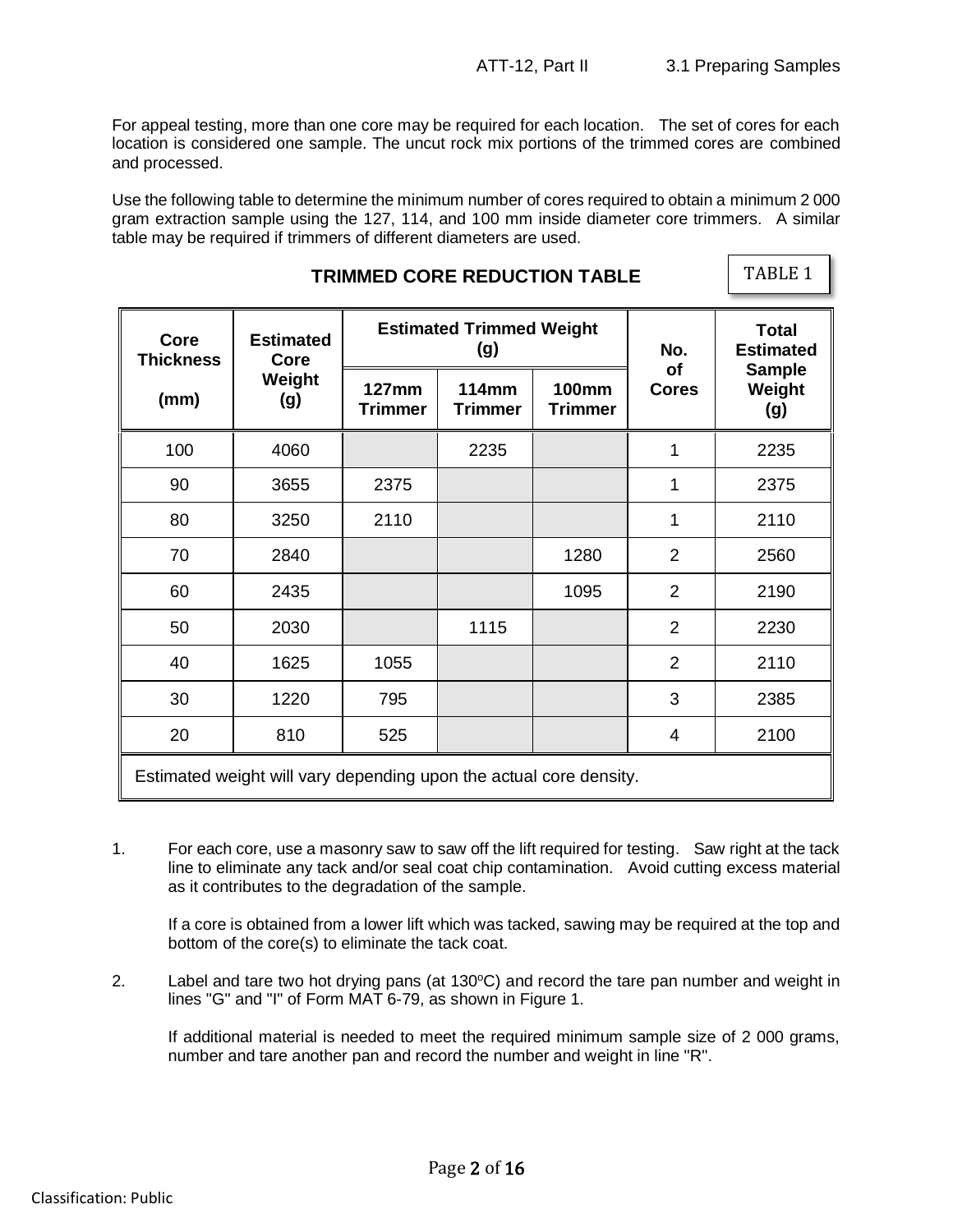- 3. After the wet density determination (ATT-7 Density), place the segment core in the tare pan recorded in line "I".
- 4. Heat the core sample in the oven, set at  $130^{\circ}C \pm 5^{\circ}C$ , for about 20 minutes. This time may vary, but use the minimum time requirement which allows the specimen to be easily trimmed using a heated core trimmer. **Overheated** samples may **stick** to the pan, trimmers, putty knife and mixing spoon.
- 5. When additional material is needed to obtain the trimmed minimum sample size, heat the additional core(s) in separate pan(s) for about 20 minutes. Use the tare pan from line "R" as one of the pans, because after trimming, all the uncut rock mix from the additional core(s) will be combined in this tared pan.
- 6. Select a core trimmer as shown in Table 1. Heat the core trimmer be centering the base of the required core trimmer on the stove burner flame for a few minutes, or keep the core trimmers in the oven at  $130^{\circ}$ C.
- 7. Centre the heated core trimmer on the heated core (allow equal clearance on all sides of the core).
- 8. Hold the core trimmer vertically by its handle, and then press it down through the core until it reaches the bottom of the pan. Apply a slight twist if the heated core is difficult to penetrate. Leave the trimmer in the core.
- 9. Use a heated putty knife or mixing spoon to remove. from the pan, all the outside cut rock core mix. If the core dry density is required, place this outside cut rock material in the tared pan recorded in line "G" and follow ATT-7 to determine the "Moisture Content" and "Dry Density" of the core. Discard this outside cut rock material only if asphalt content and gradation tests are required.
- 10. Scrape off the mix adhering to the core trimmer, after each use, into the appropriate tare pan.
- 11. When additional core(s) are required to obtain the minimum 2000 g sample for asphalt content and gradation:
	- a) Using the core trimmer, remove from each additional core sample(s) the cut rock mix portion as described in steps 6 to 10.
	- b) Discard the outside cut rock mix portions from these additional cores.
- 12. Use a putty knife to break up the uncut rock core mix portion of each sample. Clean any material adhering to the putty knife back into the pan(s).
- 13. Place the pan(s) back in the oven and dry the core mix to a constant weight. This is verified as follows:
	- a) Oven dry the sample for at least two hours then weigh.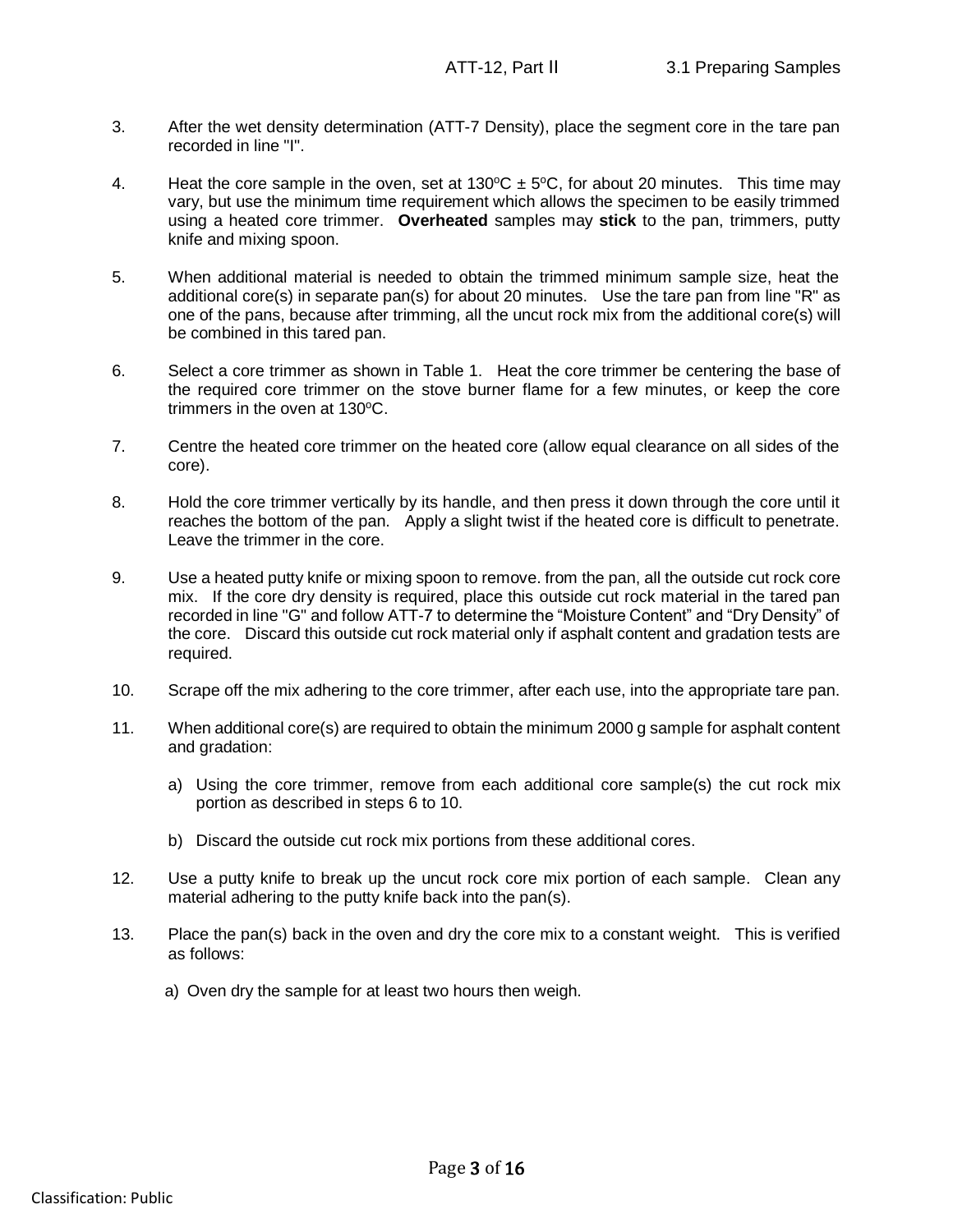| Albertan                                                                                           |                                  |                    |                                                                |                                                  | <b>CORE DENSITY, EXTRACTION AND SIEVE ANALYSIS</b>                        |                                   |                                                            |                                  |             |            |
|----------------------------------------------------------------------------------------------------|----------------------------------|--------------------|----------------------------------------------------------------|--------------------------------------------------|---------------------------------------------------------------------------|-----------------------------------|------------------------------------------------------------|----------------------------------|-------------|------------|
| Transportation                                                                                     | <b>PROJECT:</b>                  |                    |                                                                | <b>HWY 40:40</b>                                 |                                                                           |                                   | DATE LAID:                                                 | 4-Apr-2012                       |             |            |
|                                                                                                    | <b>STATION:</b>                  |                    |                                                                | $13 + 483$                                       |                                                                           |                                   | <b>LOCATION:</b>                                           |                                  | 3.8m Rt ¢   |            |
| MAT 6-79/13                                                                                        |                                  |                    | LOT NO.:                                                       |                                                  | $\overline{7}$                                                            |                                   |                                                            | <b>SEGMENT NO.</b>               |             | 3          |
| <b>SEGMENT DENSITY</b><br>(see ATT-7, Density)                                                     |                                  |                    | <b>ADDITIONAL UNCUT ROCK</b><br><b>CORE MIX FOR EXTRACTION</b> |                                                  |                                                                           |                                   |                                                            |                                  |             |            |
| A. CORE THICKNESS                                                                                  |                                  | mm                 | 43                                                             |                                                  |                                                                           |                                   |                                                            | (see ATT-12 Part II, Extraction) |             |            |
| <b>B.</b> SAWED CORE WEIGHT                                                                        |                                  | g                  | 1797.8                                                         |                                                  | Q. DRY WT. OF ADDITIONAL UNCUT ROCK CORE MIX + PAN @ 1                    |                                   |                                                            |                                  | g           | 1849.7     |
| C. SATURATED SURFACE DRY WEIGHT                                                                    |                                  | g                  | 1801.7                                                         |                                                  | R. WT. OF TARE PAN @ 130°C                                                |                                   |                                                            | Pan No. AAA                      | g           | 798.5      |
| D. VOLUME OF CORE                                                                                  |                                  | cm <sup>3</sup>    | 784.4                                                          |                                                  | S. DRY WT. OF ADDITIONAL UNCUT ROCK CORE MIX @ 130°C (Q - R) q            |                                   |                                                            |                                  |             | 1051.2     |
| E COREWET DENSITY                                                                                  | 1000 (B / D)                     | kg/m <sup>3</sup>  | 2292                                                           |                                                  |                                                                           |                                   | <b>EXTRACTION DATA</b><br>(see ATT-12 Part II, Extraction) |                                  |             |            |
| <b>F.</b> DRY WT. OF CUT ROCK CORE MIX + PAN                                                       |                                  | g                  | 1580.0                                                         |                                                  |                                                                           |                                   |                                                            |                                  |             |            |
| G. WT. OF TARE PAN $@130^{\circ}$ C                                                                | Pan No. AA                       | g                  | 830.9                                                          |                                                  | T. TOTAL DRY WT. OF UNCUT ROCK MIX                                        |                                   |                                                            | $S + H - I$                      | g           | 2085.6     |
| H. DRY WT. OF UNCUT ROCK CORE MIX + PAN @ 130°C                                                    |                                  | g                  | 1908.0                                                         |                                                  | U. EXTRACTED DRY WT. OF AGGREGATE + PAN                                   |                                   |                                                            |                                  | g           | 2785.7     |
| WT. OF TARE PAN @ 130°C<br>Ι.                                                                      | Pan No. A                        | g                  | 873.6                                                          |                                                  | V. WEIGHT OF TARE PAN                                                     |                                   |                                                            | Pan No. $3$                      | g           | 834.9      |
| J. TOTAL DRY WT. OF CORE MIX                                                                       | $(F - G) + (H - I)$              | g                  | 1783.5                                                         |                                                  | W. EXTRACTED DRY WT. OF AGGREGATE                                         |                                   |                                                            | <b>U-V</b>                       | g           | 1950.8     |
| K. WEIGHT OF WATER                                                                                 | (B - J)                          | g                  | 14.3                                                           |                                                  | X. WT. OF CENTRIFUGED DRY FINES + BEAKER                                  |                                   |                                                            |                                  | g           | 166.9      |
| <b>CORE MOISTURE CONTENT</b><br>L.                                                                 | 100 (K/J)                        | %                  | 0.8                                                            |                                                  | Y. WEIGHT OF BEAKER                                                       |                                   |                                                            | Beaker No. 22                    | $\%$        | $141.6$ *  |
| M. CORE DRY DENSITY                                                                                | 1000 (J / D)                     | kg/m <sup>3</sup>  | 2274                                                           |                                                  | Z. WT. OF CENTRIFUGED DRY FINES                                           |                                   |                                                            | $X - Y$                          | $\%$        | 25.3       |
| N. AIR VOIDS CONTENT                                                                               |                                  | %                  | 7.6<br>2333                                                    |                                                  | AA. TOTAL WT. OF DRY AGGREGATE                                            |                                   |                                                            | $W + Z$<br>$T - AA$              | %           | 1976.1     |
| <b>O. LOT AVERAGE MARSHALL DENSITY</b>                                                             |                                  | kg/m <sup>3</sup>  |                                                                |                                                  | <b>BB.</b> WT. OF EXTRACTED ASPHALT                                       |                                   |                                                            |                                  | g<br>$\%$   | 109.5      |
| P. PERCENT COMPACTION<br>TIME CORE(S) PLACED IN OVEN                                               | 100 (M / O)                      | $\%$<br>hh : min   | 97.5<br>9:15                                                   |                                                  | CC. EXTRACTION ASPHALT CONTENT (uncorrected) 100 (BB / AA)                |                                   |                                                            |                                  |             | 5.54       |
| TIME SAMPLES TAKEN OUT OF OVEN<br>DRYING TIME                                                      |                                  | hh:min<br>hh : min | 13:30<br>4:15                                                  |                                                  | <b>DD. EXTRACTION CORRECTION FACTOR</b>                                   |                                   |                                                            | see ATT-12, Part III             | %           | 0.31       |
| TIME EXTRACTION STARTED                                                                            |                                  | hh: min            | 13:50                                                          |                                                  | EE CORRECTED ASPHALT CONTENT                                              |                                   |                                                            | $CC + DD$                        | %           | 5.85       |
| TIME EXTRACTION COMPLETED<br><b>EXTRACTION TIME</b>                                                |                                  | hh:min<br>hh : min | 16:40<br>2:50                                                  |                                                  | * If more than 50 g in the beaker, or the beaker has fines up to the rim, |                                   |                                                            |                                  |             |            |
| run a check beaker and check for holes in extraction & centrifuge screens<br><b>SIEVE ANALYSIS</b> |                                  |                    |                                                                |                                                  |                                                                           |                                   |                                                            |                                  |             |            |
|                                                                                                    |                                  |                    | (see ATT-26, Sieve Analysis)                                   |                                                  |                                                                           |                                   |                                                            |                                  |             |            |
| WT. OF DRY AGGREGATE (AA)                                                                          | 1976.1 g.                        |                    |                                                                |                                                  |                                                                           |                                   |                                                            | <b>REMARKS</b>                   |             |            |
| <b>SIEVE SIZES</b>                                                                                 | <b>WEIGHT</b><br><b>RETAINED</b> |                    | <b>WEIGHT PASSING</b>                                          |                                                  | <b>PERCENT</b><br><b>PASSING</b>                                          | <b>JOB MIX</b><br><b>FORM ULA</b> | <b>TOLERANCE</b>                                           |                                  |             |            |
| $(\mu m)$<br>25 000                                                                                | (g)<br>0.0                       |                    | (g)<br>1976.1                                                  |                                                  | (%)<br>100                                                                | 100                               |                                                            |                                  | no problems |            |
| 20 000                                                                                             | 0.0                              |                    | 1976.1                                                         |                                                  | 100                                                                       | 100                               | ±5                                                         |                                  |             |            |
| 16 000                                                                                             | 4.1                              |                    | 1972.0                                                         |                                                  | 100                                                                       | 100                               | ±5                                                         |                                  |             |            |
| 12 500                                                                                             | 193.5                            |                    | 1778.5                                                         |                                                  | 90                                                                        | 87                                | ±5                                                         |                                  |             |            |
| 10 000                                                                                             | 375.5                            | 1403.0             |                                                                |                                                  | 71                                                                        | 74                                | ±5                                                         |                                  |             |            |
| 5 000                                                                                              | 395.2                            | 1007.8             |                                                                |                                                  | 51                                                                        | 53                                | ±5                                                         |                                  |             |            |
| 2 500                                                                                              |                                  |                    |                                                                |                                                  |                                                                           |                                   |                                                            |                                  |             |            |
| 1 250                                                                                              | 217.4                            |                    | 790.4                                                          |                                                  | 40                                                                        | 42                                | ±3                                                         |                                  |             |            |
| 630                                                                                                | 296.4                            | 494.0              |                                                                |                                                  | 25                                                                        | 26                                | ±2                                                         |                                  |             |            |
| 315                                                                                                | 177.8                            | 316.2              |                                                                |                                                  | 16                                                                        | 17                                | ±2                                                         |                                  |             |            |
| 160                                                                                                | 108.7                            |                    | 207.5                                                          |                                                  | 10.5                                                                      | 10.0                              | ±1.5                                                       |                                  |             |            |
| 80                                                                                                 | 94.9                             | 112.6              |                                                                |                                                  | 5.7                                                                       | 6.1                               | ±1.5                                                       |                                  |             |            |
| <b>SIEVE PAN</b>                                                                                   | 4.3                              |                    |                                                                |                                                  |                                                                           |                                   |                                                            |                                  |             |            |
| <b>GG. TOTAL WEIGHT</b>                                                                            | 1867.8                           |                    |                                                                | % PASSING = (WT. PASSING / WT. OF DRY AGG) * 100 |                                                                           |                                   |                                                            | DATE TESTED:                     |             | 5-Apr-2012 |
| FF1. DRY WASH WT. + PAN                                                                            | 2705.1                           |                    |                                                                |                                                  |                                                                           |                                   | TECHNOLOGIST:                                              |                                  | B. GOOD     |            |
| FF2. TARE OF PAN                                                                                   | 834.9                            |                    |                                                                |                                                  |                                                                           |                                   |                                                            |                                  |             |            |
| FF. DRY WASH WT. (FF1-FF2)                                                                         | 1870.2                           |                    |                                                                |                                                  |                                                                           |                                   |                                                            |                                  |             |            |
| HH. DIFFERENCE (FF-GG)<br>g                                                                        | 2.4                              |                    |                                                                |                                                  | % DIFFERENCE = (DIFFERENCE / DRY WASH WT) * 100                           |                                   |                                                            |                                  |             |            |
| $\%$<br>% DIFFERENCE (HH / FF) x 100                                                               | 0.13                             |                    |                                                                |                                                  | MAXIMUM % DIFFERENCE IS 0.5 %                                             |                                   | enter data into shaded areas                               |                                  |             |            |

**NOTE: TRANSFER NECESSARY DATA TO THE DAILY LOT PAVING REPORT**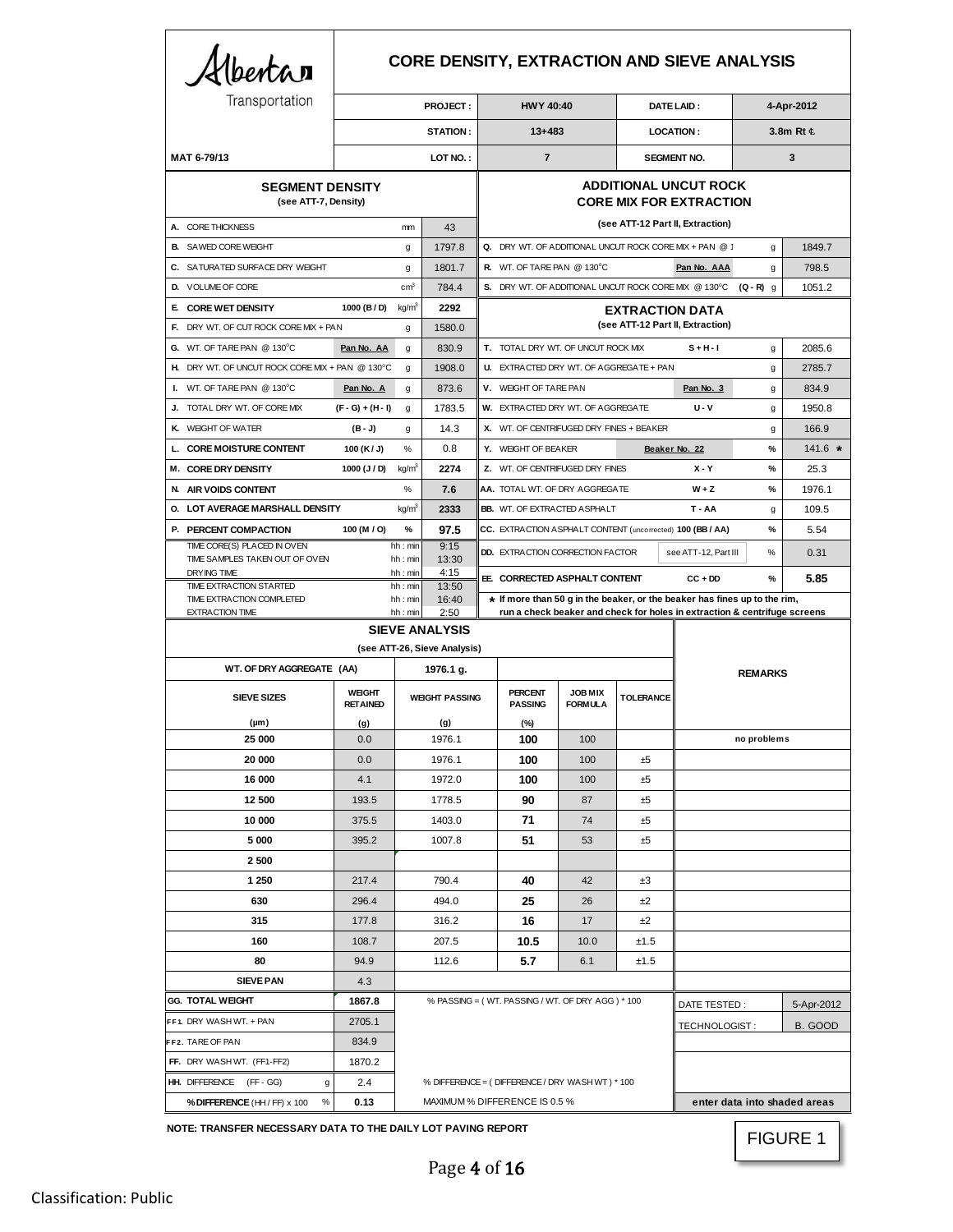- b) Replace the sample in the oven for another  $\frac{1}{2}$  hour, then re-weigh.
- c) Repeat step (b) until two consecutive weights are the same.

You may have 3 tare pans for each segment; one with the cut rock core mix, one with the uncut rock core mix, and one with the additional uncut rock core mix. With 5 segments, this could make for a maximum of 15 tare pans in the oven drying to a constant weight.

- 14. Record these core mix constant weights in the appropriate lines on MAT 6-79 (Figure 1). Line "F", "Dry Weight of *Cut Rock* Core Mix + Pan" Line "H", "Dry Wt. of *Uncut Rock* Core Mix + Pan" Line "Q", "Dry Weight of *Additional Uncut Rock* Core Mix + Pan, (if applicable).
- 15. For the *"ADDITIONAL UNCUT ROCK CORE MIX FOR EXTRACTION"* section, calculate the "Dry Wt. of Additional Uncut Rock Core Mix" (line "S") of the additional cores using the formula: *Line "S" = Line "Q" – Line "R"*

16. For the *"EXTRACTION DATA"* section, calculate the "Total Dry Wt. of Uncut Rock Core Mix (line "T") using the formula: Line "S" + (Line "H" – Line "I")

17. Proceed to Section 3.2, Extraction.

# **3.1.2 Marshall Specimens**

If the extraction asphalt content of field formed Marshall specimens is required, use the two briquettes from a test series. Prepare the specimens for the extraction test as follows:

- 1. If testing for quality control purposes, form MAT 6-101 is used:
	- a) Label and tare a drying pan. Record in line "H", in the "Wt. of Sample Using Oven Dried Method" section, the pan number and weight, as shown in Figure 2.
- 2. After the wet density determination of the marshall specimens, place the specimens in the tared pan and put the pan in the oven set at 130 $\rm ^{o}C$   $\pm$  5 $\rm ^{o}C$ .
- Line "S" = Dry Wt. of Additional Uncut Rock Core Mix and Pan Wt. of Tare Pan<br>
16. For the "EXTRACTION DATA" section, calculate the "Total Dry Wt. of Uncut Rock Core Mix<br>
(line "T") using the formula: Unne"S" + (Une "H" 3. After the Marshall specimens have been in the oven for about half hour, remove the pan from the oven and break up the specimens with a putty knife, cleaning off any material adhering to the putty knife.
	- 4. Repeat step 13 of Section 3.1.1 Cores, to obtain a constant dry weight.
	- 5. Record this "Weight of Dry Mix and Pan" in line "H" of form MAT 6-101.
	- 6. Proceed to Section 3.2, Extraction.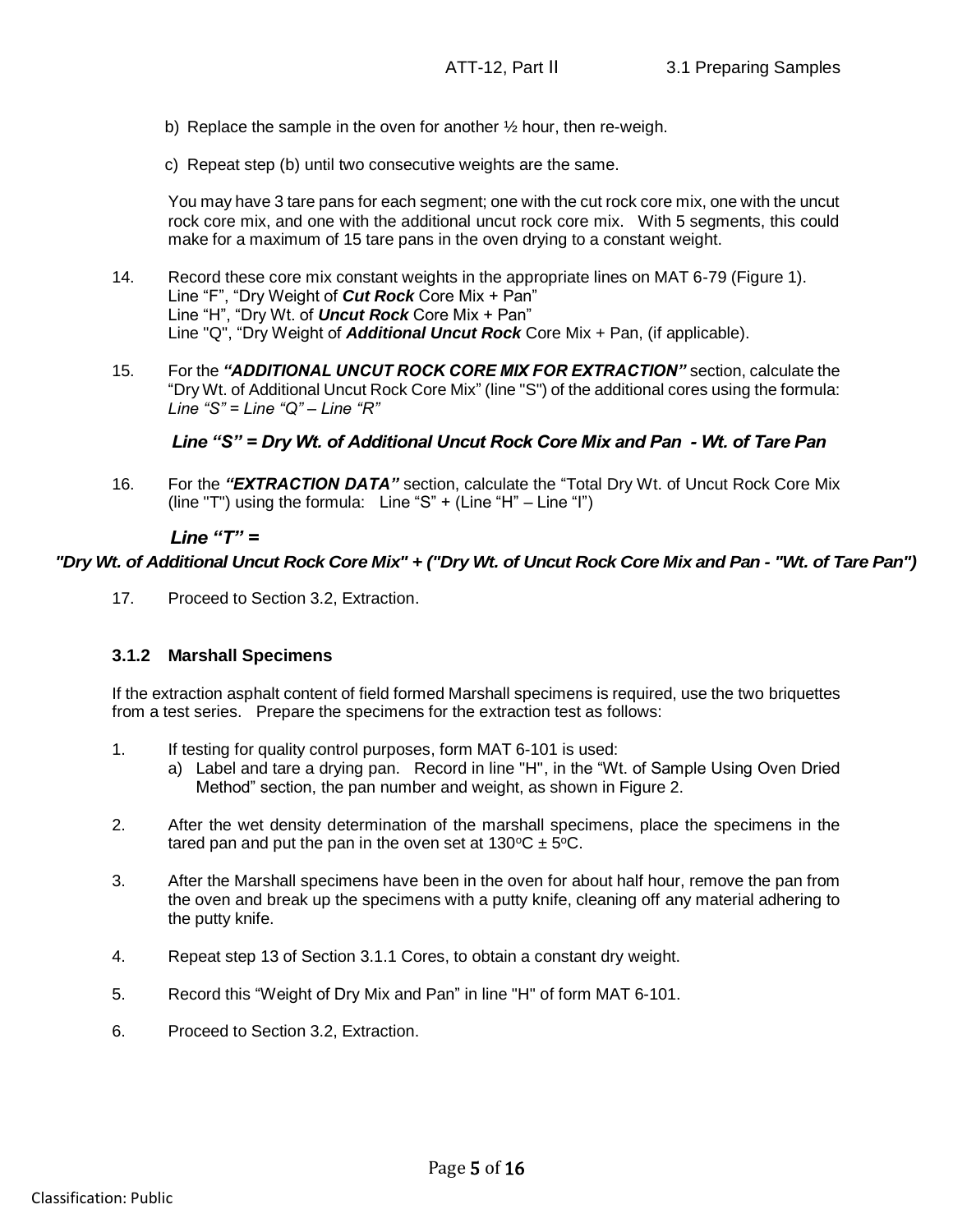| Hbertar                                                              |                                                       | <b>MIX ASPHALT CONTENT AND SIEVE ANALYSIS</b><br><b>EXTRACTION TEST</b> |                                      |                                                        |                                     |                                                                  |                                  |                                   |                              |             |                |
|----------------------------------------------------------------------|-------------------------------------------------------|-------------------------------------------------------------------------|--------------------------------------|--------------------------------------------------------|-------------------------------------|------------------------------------------------------------------|----------------------------------|-----------------------------------|------------------------------|-------------|----------------|
| Transportation                                                       |                                                       |                                                                         |                                      | <b>PROJECT:</b>                                        |                                     | <b>HWY 40:40</b>                                                 |                                  |                                   | <b>DISTRICT:</b>             |             | <b>CENTRAL</b> |
|                                                                      |                                                       | <b>CONTRACT NO.:</b>                                                    |                                      |                                                        | 12345                               |                                                                  |                                  | <b>DATE SAMPLED:</b>              |                              | 12-Dec-2012 |                |
| MAT 6-101/13                                                         |                                                       |                                                                         |                                      | LOT NO.:                                               |                                     | $\mathbf{1}$                                                     |                                  |                                   | <b>SEGMENT NO.:</b>          |             | 5              |
|                                                                      | <b>MIX MOISTURE CONTENT</b>                           |                                                                         |                                      |                                                        |                                     |                                                                  |                                  | <b>EXTRACTION DATA</b>            |                              |             |                |
|                                                                      |                                                       | (see ATT-15, Part V, Moisture Content)                                  |                                      |                                                        |                                     |                                                                  |                                  | (see ATT-12, Part II, Extraction) |                              |             |                |
| A. WT. OF MOIST SAMPLE + PAN                                         |                                                       |                                                                         | g                                    | 2820.9                                                 |                                     | K. WT. OF DRY MIX                                                |                                  |                                   | Line E or Line J             | g           | 2208.8         |
| <b>B.</b> WT. OF DRY SAMPLE + PAN                                    |                                                       |                                                                         | g                                    | 2819.0                                                 |                                     | L. EXTRACTED DRY WT. OF AGG. + PAN @ 130°C                       |                                  |                                   |                              | g           | 3304.1         |
| C. WT. OF WATER                                                      |                                                       | A-B                                                                     | g                                    | 1.9                                                    |                                     | M. WT. OF TARE PAN @ 130°C                                       |                                  |                                   | Pan No. YY                   | g           | 1242.7         |
| D. WT. OF PAN $@$ 130 $^{\circ}$ C                                   | Pan No. XX                                            |                                                                         | g                                    | 798.5                                                  |                                     | N. EXTRACTED DRY WT. OF AGGREGATE                                |                                  |                                   | $L - M$                      | g           | 2061.4         |
| E. WT. OF DRY SAMPLE                                                 |                                                       | $B - D$                                                                 | $\mathsf{q}$                         | 2020.5                                                 |                                     | <b>O.</b> WT.OF CENTRIFUGE DRY FINES AND BEAKER @130°C           |                                  |                                   |                              | g           | 201.2          |
| F. MIX MOISTURE CONTENT                                              |                                                       | 100 (C/E)                                                               | q                                    | 0.09                                                   |                                     | P. WT. OF BEAKER @ 130°C                                         |                                  | Beaker No.                        | YY                           | g           | 165.8          |
| T1 TIME SAMPLE PLACED IN OVEN                                        |                                                       | hr:min                                                                  |                                      | 3:03                                                   |                                     | Q. WT. OF CENTRIFUGED FINES                                      |                                  |                                   | $O - P$                      | g           | 35.4           |
| T2 TIME SAMPLE TAKEN OUT OF OVEN                                     |                                                       | hr:min                                                                  |                                      | 5:05                                                   |                                     | R. TOTAL WT. OF DRY AGG.                                         |                                  |                                   | $N + Q$                      | g           | 2096.8         |
| TOTAL DRYING TIME                                                    | $T2 - T1$                                             | hr:min                                                                  |                                      | 2:02                                                   |                                     | S. WT. OF ASPHALT                                                |                                  |                                   | $K - R$                      | g           | 112.0          |
| <b>T3 TIME EXTRACTION STARTED</b>                                    |                                                       | hr:min                                                                  |                                      | 3:00                                                   |                                     | T. ASPHALT CONTENT (uncorrected)                                 |                                  |                                   | 100 $(S/R)$                  | $\%$        | 5.34           |
| T4 TIME EXTRACTION COMPLETED                                         |                                                       | hr:min                                                                  |                                      | 6:00                                                   |                                     | U. ASPHALT CONTENT CORRECTION FACTOR (see ATT-12, Part III) %    |                                  |                                   |                              |             | 0.10           |
| TOTAL EXTRACTION TIME T4 - T3                                        |                                                       | hr:min                                                                  | V. CORRECTED ASPHALT CONTENT<br>3:00 |                                                        |                                     |                                                                  |                                  | $T + U$                           | $\%$                         | 5.44        |                |
|                                                                      |                                                       |                                                                         |                                      |                                                        |                                     |                                                                  |                                  |                                   |                              |             |                |
| <b>WT. OF SAMPLE USING</b><br><b>CALCULATED SAMPLE DRY WT METHOD</b> |                                                       |                                                                         |                                      | <b>WT. OF SAMPLE USING</b><br><b>OVEN DRIED METHOD</b> |                                     |                                                                  |                                  |                                   |                              |             |                |
| 2830.4<br><b>G.</b> WT. OF MOIST MIX + PAN<br>g                      |                                                       |                                                                         | $B1$ . WT. OF DRY MIX + PAN<br>g     |                                                        |                                     |                                                                  |                                  | 2828.3                            |                              |             |                |
| H. WT. OF PAN @ 130°C                                                | Pan No. AA                                            |                                                                         | g                                    | 619.5                                                  |                                     | <b>H.</b> WT. OF PAN @ 130°C                                     |                                  | Pan No. AA                        |                              | g           | 619.5          |
| I. WT. OF MOIST MIX                                                  |                                                       | G-H                                                                     | g                                    | 2210.9                                                 |                                     |                                                                  |                                  |                                   |                              |             |                |
| J. WT. OF DRY MIX                                                    |                                                       | $(1/(100 + F))$ x 100 (g)                                               |                                      | 2208.8                                                 | J. WT. OF DRY MIX<br>$B_1 - H$<br>g |                                                                  | 2208.8                           |                                   |                              |             |                |
|                                                                      | <b>SIEVE ANALYSIS</b><br>(see ATT-26, Sieve Analysis) |                                                                         |                                      |                                                        |                                     |                                                                  |                                  |                                   |                              |             |                |
| WT. OF DRY AGGREGATE (R)                                             |                                                       |                                                                         | 2096.8 g.                            |                                                        |                                     |                                                                  |                                  |                                   | <b>REMARKS</b>               |             |                |
| SIEVE SIZE $(\mu m)$                                                 |                                                       | <b>WEIGHT</b><br><b>RETAINED</b>                                        |                                      | <b>WEIGHT</b><br><b>PASSING</b>                        |                                     | <b>PERCENT</b><br><b>PASSING</b>                                 | <b>JOB MIX</b><br><b>FORMULA</b> | <b>TOLERANCE</b>                  |                              |             |                |
|                                                                      |                                                       | (g)                                                                     |                                      | (g)                                                    |                                     | (%)                                                              |                                  |                                   |                              |             |                |
| 25 000                                                               |                                                       | 0.0                                                                     |                                      | 2096.8                                                 |                                     | 100                                                              |                                  |                                   |                              |             |                |
| 20 000                                                               |                                                       | 0.0                                                                     |                                      | 2096.8                                                 |                                     | 100                                                              |                                  |                                   |                              |             |                |
| 16 000<br>12 500                                                     |                                                       | 0.0<br>281.6                                                            |                                      | 2096.8<br>1815.2                                       |                                     | 100<br>87                                                        | 100<br>87                        | ±5                                |                              |             |                |
| 10 000                                                               |                                                       | 260.0                                                                   |                                      | 1555.2                                                 |                                     | 74                                                               | 74                               | ±5                                |                              |             |                |
| 5 000                                                                |                                                       | 428.5                                                                   |                                      | 1126.7                                                 |                                     | 54                                                               | 53                               | ±5                                |                              |             |                |
| 2500                                                                 |                                                       |                                                                         |                                      |                                                        |                                     |                                                                  |                                  |                                   |                              |             |                |
| 1 250                                                                |                                                       | 280.0                                                                   |                                      | 846.7                                                  |                                     | 40                                                               | 42                               | ±5                                |                              |             |                |
| 630                                                                  |                                                       | 310.5                                                                   |                                      | 536.2<br>26<br>26<br>±3                                |                                     |                                                                  |                                  |                                   |                              |             |                |
| 315                                                                  |                                                       | 179.6                                                                   |                                      | 356.6                                                  | 17<br>17<br>±2                      |                                                                  |                                  |                                   |                              |             |                |
| 160                                                                  |                                                       | 167.6                                                                   |                                      | 189.0                                                  | 9.0<br>10.0<br>±1.5                 |                                                                  |                                  |                                   |                              |             |                |
| 80<br>SIEVE PAN                                                      |                                                       | 72.1                                                                    |                                      |                                                        | 116.9<br>5.6<br>6.1<br>±1.5         |                                                                  |                                  |                                   |                              |             |                |
| <b>W.</b> TOTAL WEIGHT                                               |                                                       | 1983.4                                                                  | 3.5                                  |                                                        |                                     | % PASSING = (WT. PASSING / WT. OF DRY AGG) * 100<br>DATE TESTED: |                                  |                                   |                              |             | 5-Apr-2012     |
| X. DRY WASH WT. + PAN                                                |                                                       | 3226.6                                                                  |                                      |                                                        |                                     |                                                                  |                                  |                                   | TECHNOLOGIST:                |             | B. GOOD        |
| Y. TARE OF PAN                                                       |                                                       | 1243.0                                                                  |                                      |                                                        |                                     |                                                                  |                                  |                                   |                              |             |                |
| Z. DRY WASH WT.                                                      | $(X - Y)$                                             | 1983.6                                                                  |                                      |                                                        |                                     |                                                                  |                                  |                                   |                              |             |                |
| Difference (g)                                                       | $(Z - W)$                                             | 0.2 <sub>g</sub>                                                        |                                      |                                                        |                                     | % DIFFERENCE = (DIFFERENCE / DRY WASH WT) * 100                  |                                  |                                   |                              |             |                |
| % Difference                                                         |                                                       | 0.01%                                                                   |                                      |                                                        |                                     | MAXIMUM % DIFFERENCE ALLOWED IS 0.5 %                            |                                  |                                   | enter data into shaded areas |             |                |

**NOTE: TRANSFER NECESSARY DATA TO THE DAILY LOT PAVING REPORT**

FIGURE 2

ן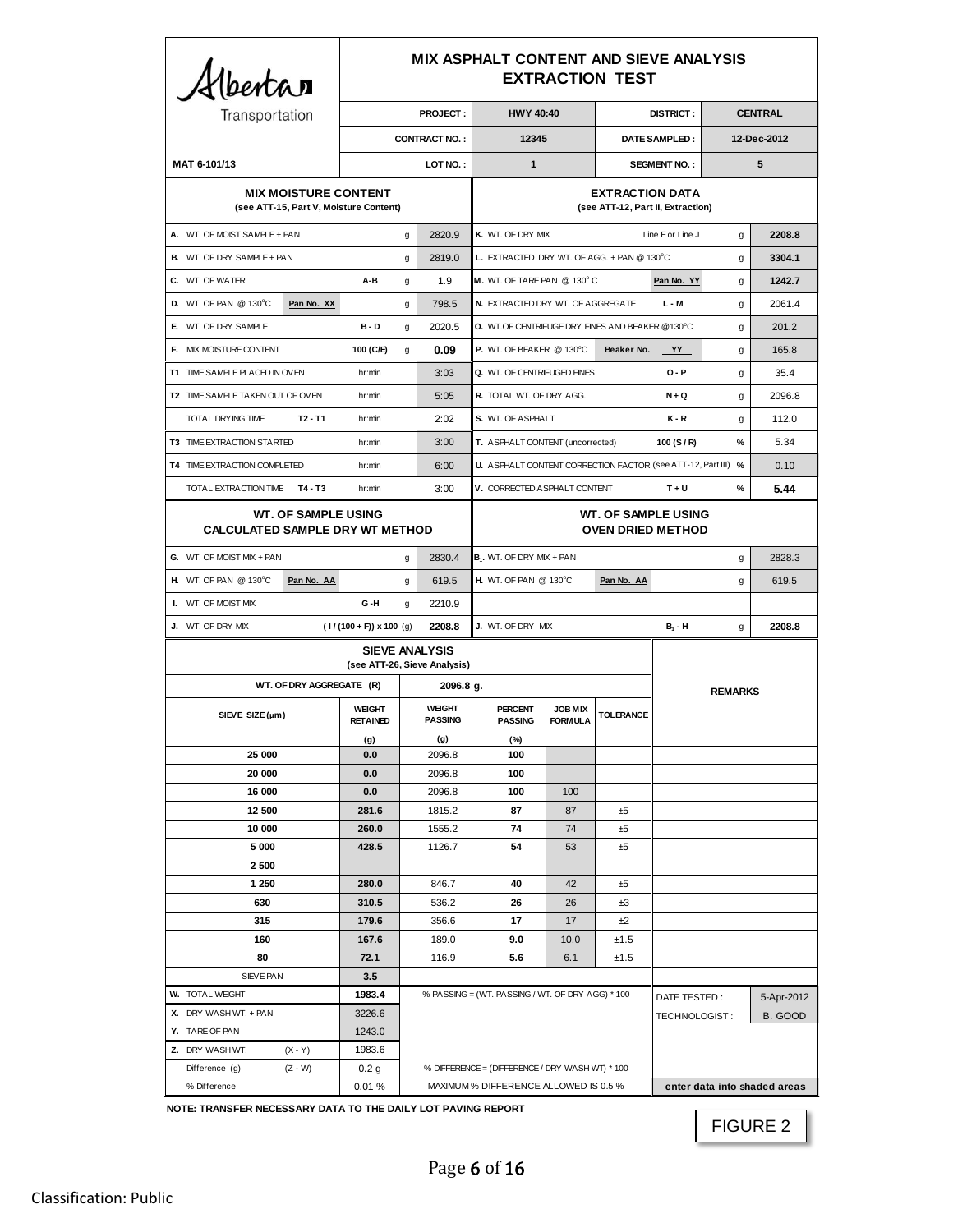# **3.1.3 Loose Mix Samples**

- 1. Obtain a representative sample of the mix, 20 kg (3/4 full metal pail), as directed in ATT-37, SAMPLING MIXES.
- 2. Dump the mix into a large heated mixing pan and use the heated large grocer scoop to thoroughly mix it. Use the grocer scoop to obtain the required size of sample for testing.
- 3. Proceed to 3.1.3.1 to use the "Oven Dried Sample Method", or go to 3.1.3.2 for the "Calculated Sample Dry Weight Method".

# **3.1.3.1 Oven Dried Sample Method (Fresh Mix, Reclaim or Liquid Asphalt Mixes)**

- 1. Label and tare a drying pan. Record the weight and pan number, in the "Wt. of Sample Using Oven Dried Method" section, in line "H" of form MAT6-101 as shown in Figure 2.
- 2. Use a clean heated scoop to place **a minimum of 2000** g of the mix in the pan.
- 3. Use the putty knife to clean off any mix adhering to the scoop, into the tare pan.
- 4. Place the drying pan with the mix in the oven set at 130EC  $\forall$  5EC and record the time the sample was placed in the oven.
- 5. Dry the sample to a constant weight. This is verified as follows:
	- a) Oven dry the mix sample for at least two hours, then weigh.
	- b) Replace the sample in the oven for another  $\frac{1}{2}$  hour, then re-weigh.
	- c) Repeat step (b) until two consecutive weights are the same.
- 7. Weigh the pan containing the mix, now at a constant weight, and record as "Wt. of Dry Mix + Pan" on line "B<sub>1</sub>", in the "Wt. of Sample Using Oven Dried Method" section.
- 8. Subtract line "H" from line "B1" and record as "Wt. of Dry Mix" on line "J".
- 9. Proceed to Section 3.2, Extraction.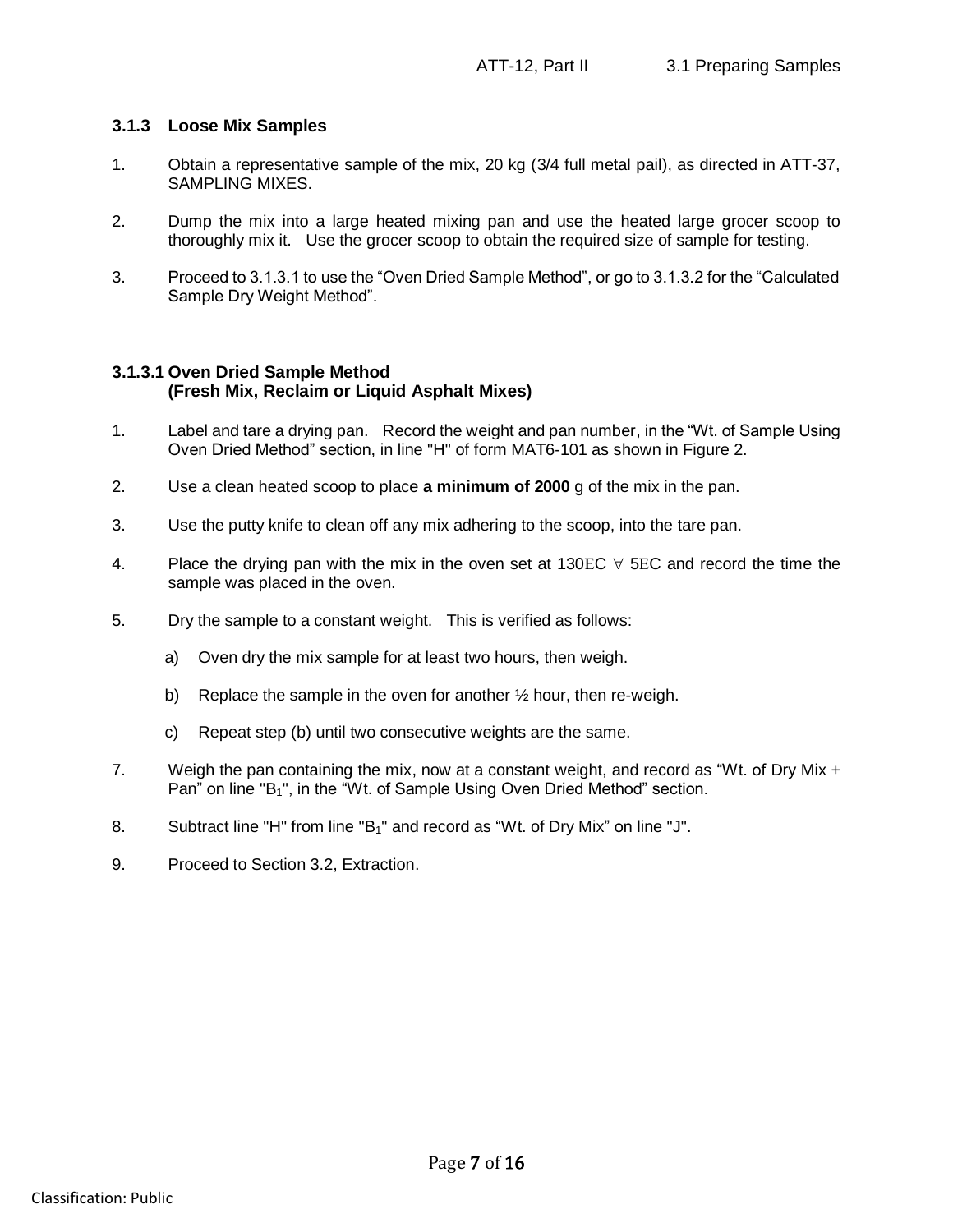# **3.1.3.2 Calculated Sample Dry Weight Method**

This section is used when it is necessary to process the sample quickly, but it should be recognized that it may not be as accurate as drying the actual sample to a constant weight before beginning the extraction test. Here we will perform an extraction test on a mix sample that still has an as yet to be determined moisture content. To determine the moisture content of the mix, we are performing a mix moisture content test on a separate sample, and then back-calculating the actual weight of dry mix used for the extraction.

- 1. Label and tare a two drying pans. Record the weights and pan numbers in line "D" and line "H" of form MAT6-101 as shown in Figure 2. One tare pan will be used for the moisture content sample and one for the extraction sample.
- 2. Use the heated grocer scoop to place a minimum of 2000 g of mix in each of the tared pans. Ensure the mix is level and evenly distributed over the bottom of the pan.
- 3. While the scoop is still hot, use the putty knife to clean off the mix adhering to the scoop and place it in the appropriate pan.
- 4. Weigh the samples and record as "Wt. of Moist Sample + Pan" on line "A" in the Mix Moisture Content section and as "Wt. of Moist Mix + Pan" on line "G" in the Calculated Sample Dry Wt. Method section.
- 5. Calculate the Wt. of Moist Mix (line "I") for the extraction sample as follows: Line "I" = Line " $G$ " - Line "H" *Wt. of Moist Mix (g) = (Wt. of Moist Mix and Pan ) - (Wt. of Pan)*
- 6. Place the moisture content sample in the oven and dry it to a constant weight as described in Section 3.1.3.1 step 5.
- 7. Record the time the sample was last removed from the oven and calculate the drying time.
- 8. Weigh the hot sample and record as "Wt. of Dry Sample + Pan" on line "B".
- 9. Calculate the "Weight of Water" removed from the mix: Line "C" = Line "A" Line "C" *Wt. of Water (g) = (Wt. of Moist Sample and Pan) - (Wt. of Dry Sample and Pan)*
- 10. Determine the "Wt. of Dry Sample", (line "E"), as follows: Line "E" = Line "B" Line "D" *Wt. of Dry Sample (g) = (Wt. of Dry Sample and Pan) - (Wt. of Pan)*
- 11. Calculate the "Mix Moisture Content", to the nearest 0.01 % (line "F"), as follows:

Mix Moisture Content (%) = 
$$
\frac{Wt. \text{ of Water (line "C")}}{Wt. \text{ of Dry Sample (line "E")}} \times 100
$$

12. Calculate the "Weight of Dry Mix", (line "J"), using the formula: Line "J" = (Line "I" / (100 + Line "F")) x 100

Wt. of *Dry Mix (g)* =  $\frac{Wt.$  of *Moist Mix*<br>*Too*+ *Mix Moisture Content (%)* x 100<br>Page 8 of 16 *100 + Mix Moisture Content (%)*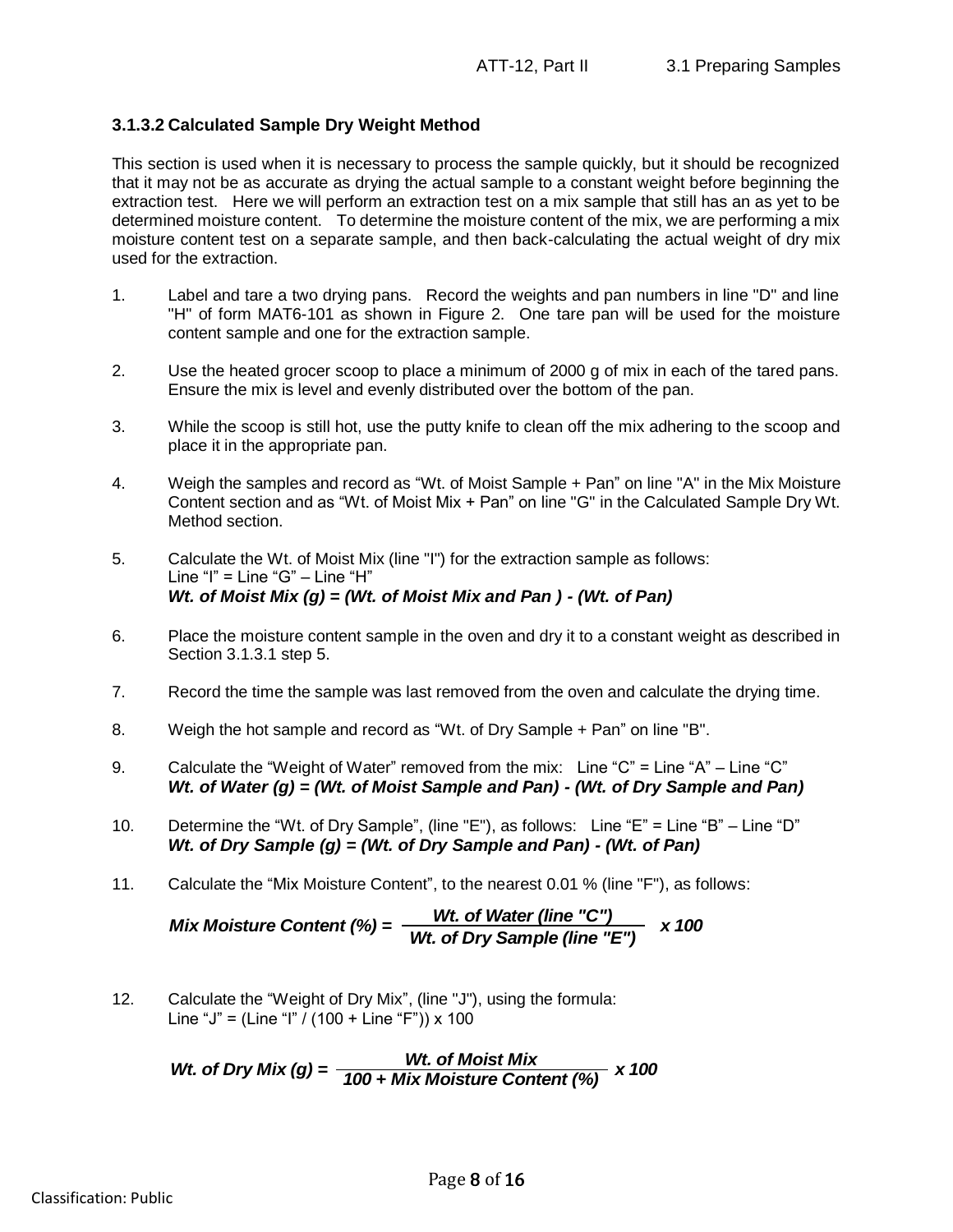# **3.2 Extraction**

### **3.2.1 Method "A" Filterless Extraction**

- 1. Assemble the equipment as required.
- 2. Set the extraction basket in a clean drying pan. The drying pan is used to trap any spilled mix.
- 3. Set the pan containing the mix adjacent to the pan with the basket.
- 4. Use the tablespoon to fill the basket with the extraction sample.
- 5. Place the basket on top of the basket stand, in the battery jar.
- 6. Put on your respirator. In the fume cabinet, use the wash bottle containing chlorinated extraction solvent to rinse any mix residue on the spoon into the mix pan.
- 7. Use the wash bottle to flush the contents of the mix pan into the extraction basket.
- 8. Place the condenser on the battery jar.
- 9. Place a wire gauze on each burner. Centre the battery jar on the burner.
- 10. Ensure the condenser is on the battery jar, then light the burner.
- 11. Open the water tap to circulate a gentle steady flow of cold water through the condenser.
- 12. Record the "Time Extraction Started" on form MAT 6 79, or on form MAT 6-101.
- 13. Turn the burner to low heat until the battery jar and the chlorinated extraction solvent are hot. Rapid changes in jar temperature may crack battery jars.
- 14. Turn the heat on full under each jar until the chlorinated extraction solvent vapours start to condense and drip from the condenser. At this point, adjust the heat until there is a constant flow of chlorinated extraction solvent from the condenser. Take care to adjust the heat so that the filter baskets do not overflow.
- 15. Keep the sample in the basket continually saturated with chlorinated extraction solvent.
- 16. Adjust the water flow throughout the test to keep the condenser cool.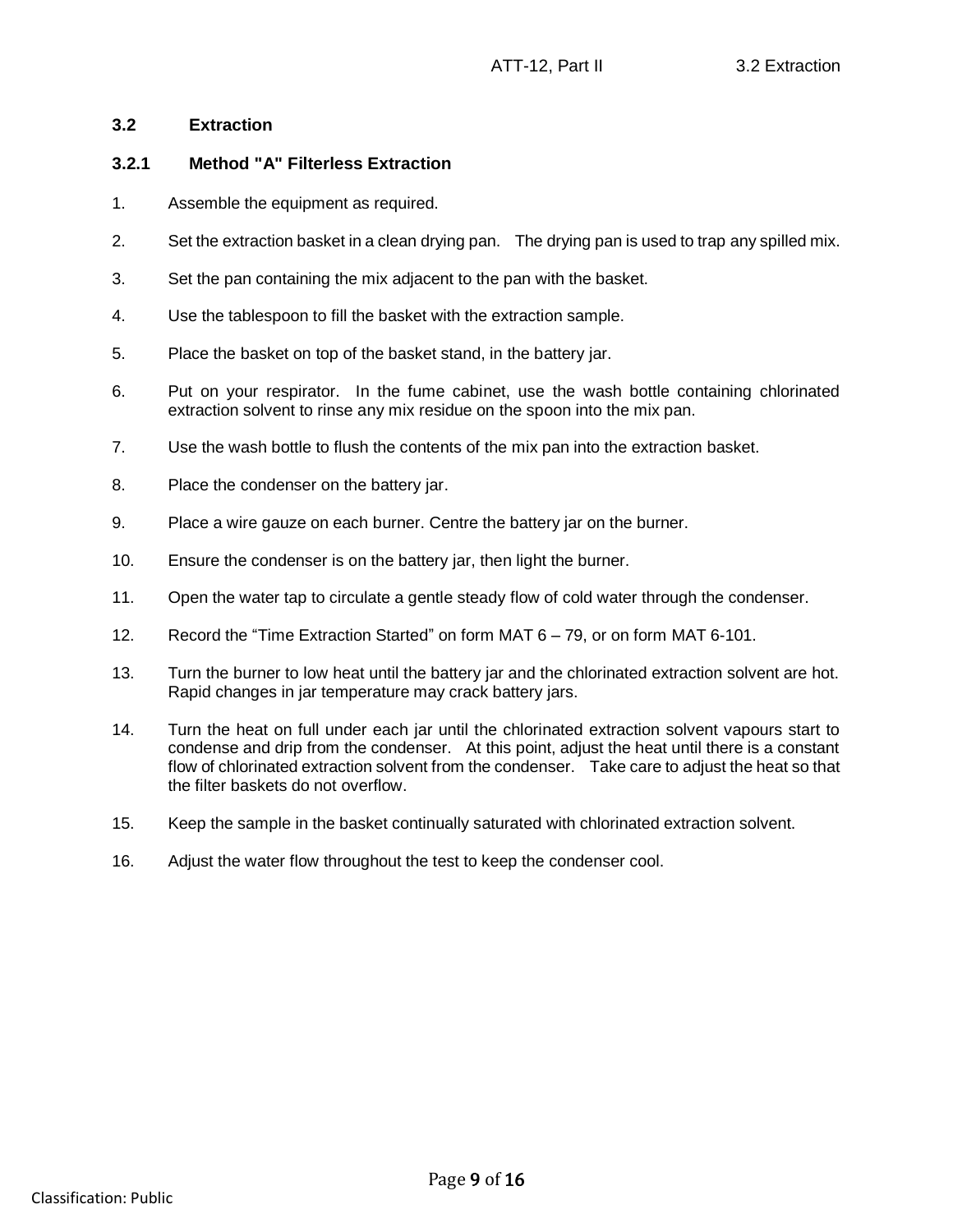- 17. Allow the refluxing action to continue in the jar until the wash from the basket is clear. At this point, turn off the heat, but *not* the condenser water.
	- **NOTE:** The extraction time depends on the asphalt content and gradation of the mix. It is approximately 2.0 to 2.5 hours for ACP plant mix. Reclaimed or recycled mixes require more time. Cutbacks and emulsified asphalt mixes may require less extraction time. Lime treated aggregates may need 4 hours. Check the colour of the chlorinated extraction solvent periodically until there is no noticeable change in colour. For very dirty aggregates, the flow of solvent from the basket may appear clear even though asphalt is still being extracted. This is caused by chlorinated extraction solvent condensing on the outside of the basket and flowing down to the bottom, diluting the stream and creating an apparent clear stream.
- 18. Allow the chlorinated extraction solvent to stop condensing, and the extract to cool to room temperature.
- 19. Record the "Time Extraction Completed" and calculate the total "Extraction Time" on form MAT 6-79.
- 20. Label and tare a drying pan and record the pan number and weight in line "V" of form MAT 6-79, or line "M" of form MAT 6-101.
- 21. Place the drying pan in the fume cabinet.
- 22. Put on solvent gloves and respirator, and remove the condenser from the jar.
- 23. Remove the extraction basket and basket stand from the battery jar.
- 24. Replace the condenser back onto the battery jar.
- 25. Invert the basket and basket stand in the drying pan, emptying the contents.
- 26. Brush all fines off the extraction basket and basket stand into the pan.
- 27. While the pan is in the fume cabinet, gently stir the aggregate in the drying pan to remove some of the chlorinated extraction solvent. Not all the aggregate may come out of the basket and stand, so gently place the basket and stand on top of the aggregate, to dry in the oven for about 1 hour, then brush off any leftover aggregate into the drying pan.
- 28. Ensure the oven is set at 130 °C  $\pm$  5 °C and place the drying pan with the aggregate in the oven to dry to a constant weight.
- 29. Proceed to 3.3 Fines Correction, to catch any fines that passed through the basket into the extraction solvent.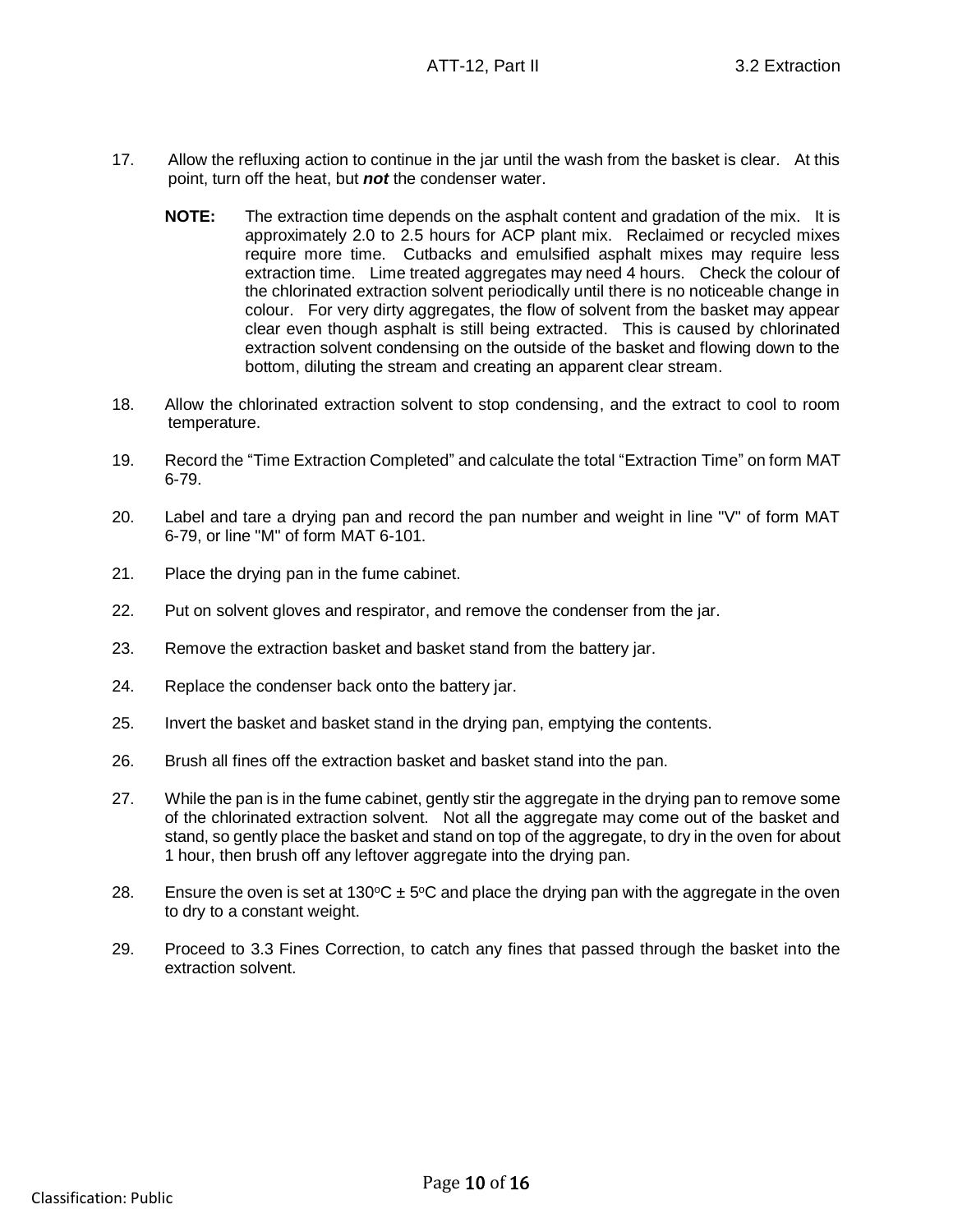# **3.2.2 Method "B" Bowl Extraction**

- 1. Set the bowl in a clean drying pan. The drying pan traps spilled mix.
- 2. Set the pan containing the mix adjacent to the pan with the bowl.
- 3. Use the spoon to fill the bowl with the extraction sample.
- 4. Place the bowl into the centrifuge.
- 5. Put on your respirator. In the fume cabinet, use the wash bottle containing chlorinated extraction solvent to rinse the spoon (and the beaker, if required) into the mix pan.
- 6. Use the wash bottle to flush the contents of the mix pan into the extraction bowl.
- 7. Cover the sample with extraction solvent. (approx. 400 ml)
- 8. Place the lid on the bowl. A filter may be used but is not required. If a filter is used it should be dried in the oven and included with the pan tare in step 13 below.
- 9. Position a suitable container under the centrifuge effluent discharge spout to catch the effluent from the centrifuging operation.
- 10. Start the centrifuge at 250 rev/min. Once the flow has reduced significantly, increase the speed to 1000 rev/min., until the flow stops.
- 11. Stop the centrifuge, and then add an additional 200 ml of solvent into the top of the extractor.
- 12. Continue steps 10 and 11 until the solvent appearance is a light straw colour. Stop the bowl.
- 13. Label and tare a drying pan and record the pan number and weight in line "V" of form MAT 6 79, or line "M" of form MAT 6-101, to the nearest 0.1 gram.
- 14. Place the drying pan in the fume cabinet.
- 15. Put on the solvent resistant gloves and respirator and remove the bowl from the centrifuge.
- 16. Carefully transfer the aggregate from the bowl into the drying pan.
- 17. Brush all fines off the bowl into the drying pan.
- 18. While the pan is in the fume cabinet, gently stir the aggregate in the drying pan to remove some of the chlorinated extraction solvent.
- 19. Ensure the oven is set at 130 °C  $\pm$  5 °C and place the drying pan with the aggregate in the oven.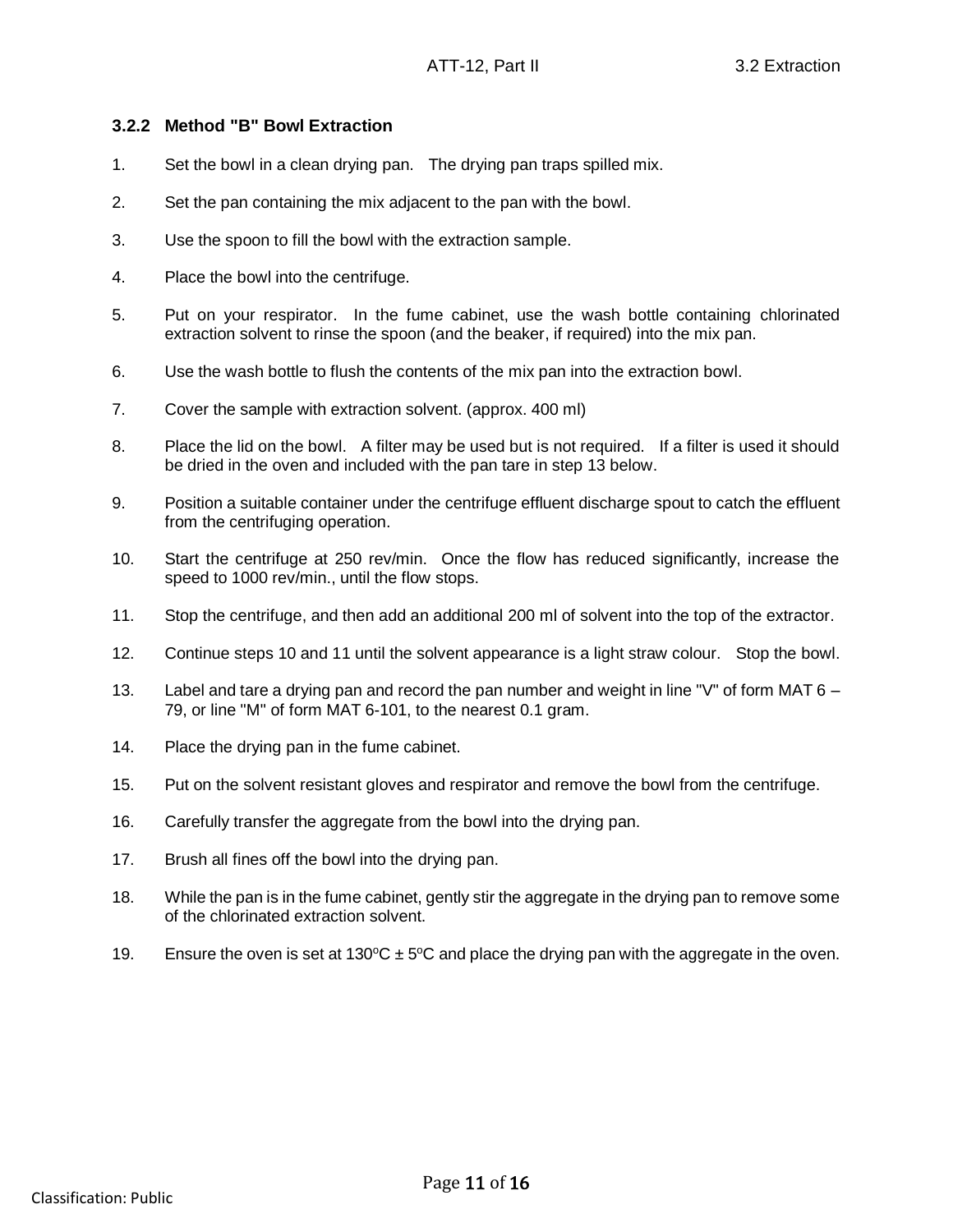# **3.3 Fines Correction using High Speed Centrifuge**

The High Speed Centrifuge is used in the extraction of mineral fines from bitumen-laden solvents obtained from standard asphalt extraction tests. In operation, the solvent suspension is fed through the top funnel into a special aluminum beaker. Using a high centrifugal force, the liquid moves up the beaker wall and out the overflow tube while the solids remain in the beaker for easy removal at test completion. The system allows the continuous feeding of the suspension until the solids-retaining capacity of the beaker is reached.

- 1. Label and tare a hot centrifuge beaker. Record the beaker weight and number in line "Y", "Weight of Beaker", on a form such as MAT 6-79, or line "P" on a form such as MAT 6-101.
- 2. Cool the beaker, and then insert it into the centrifuge holding head.
- 3. Place the fine sieve (80µm) in the sieve funnel.
- **NOTE:** It is very important that the fines sieve (80µm) be used as the effluent will contain some plus 80 µm material. This +80µm material will be put back into the dry aggregate sample for the sieve analysis. The sieve analysis procedure assumes only minus 80 µm material in the beaker and therefore the gradation of the sample will be effected if the beaker contains plus 80 um material.
- 4. Place an empty uncovered plastic container underneath the centrifuge outlet and turn the centrifuge on.
- 5. With the unit rotating at full speed set the tap controlling the flow rate to the calibration mark. This will control the flow rate so that the output is 0.1 to 0.4 litres per minute, as set out in the centrifuge manual of operation, preventing the fines from being washed over the beaker wall and out the overflow tube into the effluent container.
- 6. Put on the respirator and pour the cool extract from the filterless extraction through the centrifuge sieve funnel. If the extract is not at room temperature, a high amount of chlorinated extraction solvent will be lost due to vaporization.
- 7. If Method "A" is being used, thoroughly flush all the extract from the battery jar into the sieve funnel using a wash bottle containing chlorinated extraction solvent. No fines should be left in the battery jar. If Method "B" is being used, thoroughly flush all the extract from the container holding the extract from the bowl outlet.
- 8. When the extract level falls below the fine sieve in the sieve funnel, thoroughly wash the fines collected on the screen with the solvent wash bottle.
- 9. Air dry the fine sieve and brush the retained material into the pan containing the oven dry aggregate from the extraction (step 25 of Section 3.2.1, Filterless Extraction or step 16 of Section 3.2.2, Bowl Extraction).
- 10. When all the extract is centrifuged, flush clean chlorinated extraction solvent through the sieve funnel until it flows clean into the plastic container underneath the centrifuge outlet.
- 11. Cover the plastic container to minimize vaporization of chlorinated extraction solvent.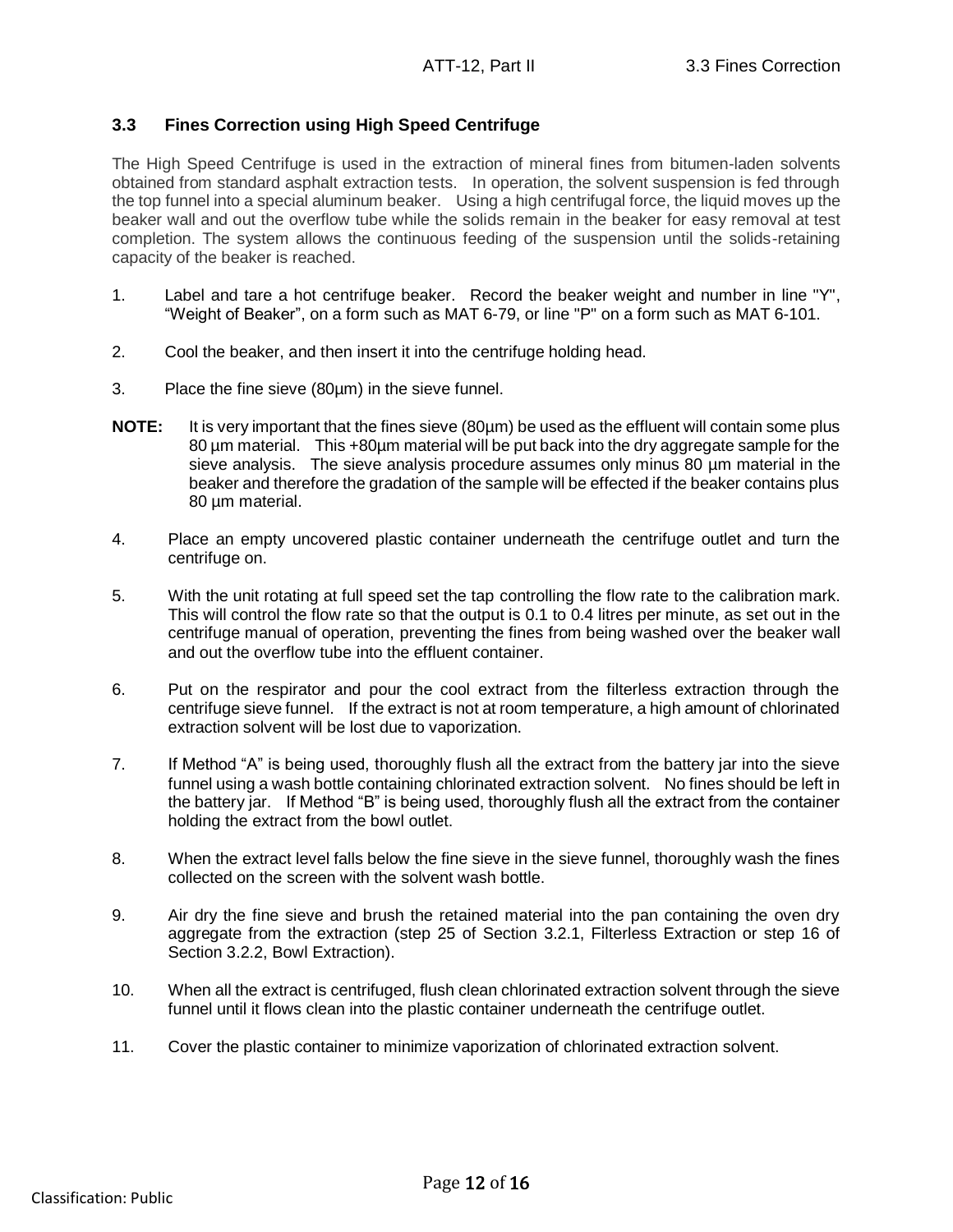- 12. Allow the centrifuge run for a few minutes to evaporate the chlorinated extraction solvent within the beaker.
- 13. Turn off the centrifuge and allow the beaker to coast to a stop. This will provide sufficient time for excess vapours to clear. The brake can be used to slow the centrifuge a maximum of 5 times per hour (refer to the centrifuge manual of operation).
- 14. Withdraw the beaker and place it in the drying pan containing the extracted aggregate.
- 15. Place the pan in the oven set at 130 $\degree$ C  $\pm$  5 $\degree$ C and oven dry the aggregate and beaker to a constant dry weight.
- 16. Remove the beaker from the pan and weigh the beaker and its contents. Record as "Wt. of Centrifuged Dry Fines + Beaker" on line "X" of form MAT 6-79, or line "O" of form MAT 6-101.
- 17. Weigh the hot pan and its contents. Record as "Extracted Dry Wt. of Aggregate + Pan" on line "U" of form MAT 6-79, or line "L" of form MAT 6-101.
- 18. Calculate the "Extracted Dry Wt. of Aggregate" on line "W" of form MAT 6-79, or line "N" of a form such as MAT 6-101 as follows: *Line "W" = Line "U" – Line "V" (MAT 6-79) Line "N" = Line "L" – Line "M" (MAT 6-101)*

### *Extracted Dry Wt. of Agg. = Extracted Dry Wt. of Agg. and Pan - Wt. of Tare Pan*

19. Calculate the "Wt. of Centrifuged Dry Fines" on line "Z" of form MAT 6-79, or line "Q" of a form such as MAT 6-101 as follows: *Line "Z" = Line "X" – Line "Y" (MAT 6-79) Line "Q" = Line "O" – Line "P" (MAT 6-101)*

### *Wt. of Centrifuged Fines = Wt. of Centrifuged Dry Fines and Beaker - Wt. of Beaker*

20. At the beginning of a project or when results are suspect, the high speed centrifuge extract should be checked to ensure complete removal of fines. Run the extract through the centrifuge a second time, using a new beaker. Only traces of fines should be separated in the process.

Appreciable quantities of fines in the check beaker may be caused by the following:

- a) Speed of the centrifuge was below the minimum of 9000 rev/min.
- b) Output was too fast. Reduce the flow rate of the extract.
- c) A distorted beaker was used. Always check beaker before use.
- d) Excessive fines in the extract (greater than 50 g) ran through the beaker. To correct, distribute the extract over several beakers.
- 21. Clean out the fines from the inside of the beaker with a stiff bristle brush, discarding the material.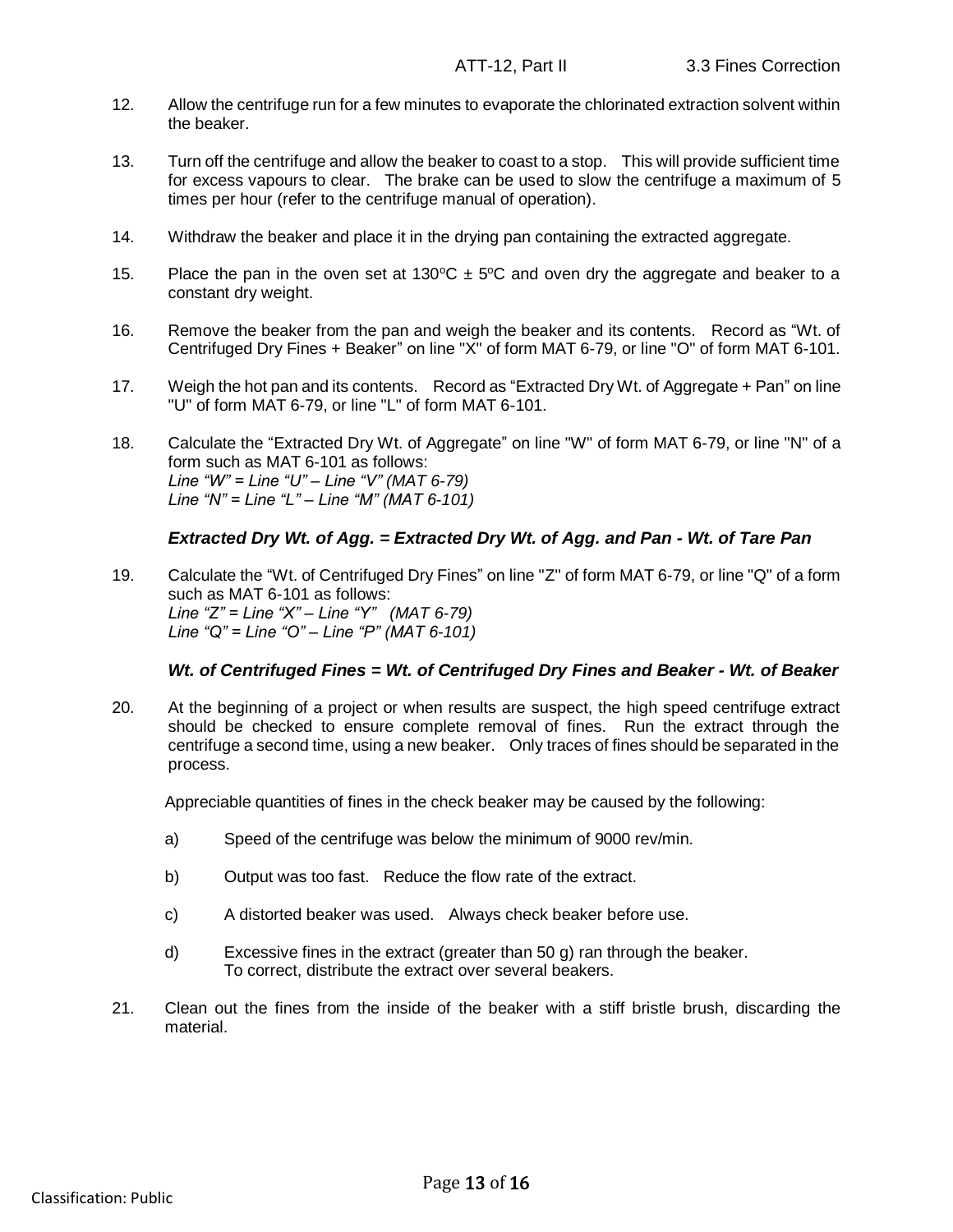# **3.4 Corrected Extraction Asphalt Content**

1. Determine the "Total Weight of Dry Aggregate" on line "AA" of form MAT 6-79, or line "R" of form MAT 6-101, using the formula:

# *= Extracted Dry Wt. of Aggregate + Wt. of Centrifuged Dry Fines*

2. Determine the "Weight of Extracted Asphalt" on line "BB" of form MAT 6-79, or line "S" of form MAT 6-101, as follows:

# *= Total Dry Wt. of Uncut Rock Core Mix (Dry Mix) - Total Wt. of Dry Aggregate*

3. Calculate the "Extraction Asphalt Content (uncorrected)" to the nearest 0.01% on line "CC" of form MAT 6-79, or line "T" of form MAT 6-101, using the formula:

*Wt. of Extracted Asphalt x 100 Total Wt. of Dry Aggregate Asphalt Content (uncorrected) =* 

- 4. Enter the "Extraction Correction Factor", as determined in ATT-12, Part III, on line "DD" of form MAT 6-79, or on line "U" of form MAT 6-101.
- 5. Calculate the "Corrected Asphalt Content" on line "EE" of form MAT 6-79, or line "V" of form MAT 6-101, as follows:

### *Corrected Asphalt Content = Extraction Asphalt Content + Extraction Correction Factor*

### **3.5 Sieve Analysis**

- 1. Transfer the "Total Weight of Dry Aggregate" on line "AA" of form MAT 6-79, or line "R" of form MAT 6-101, to the top of the "Sieve Analysis" section of the form.
- 2. Perform a wash sieve analysis on the extracted aggregate, as directed in ATT-26.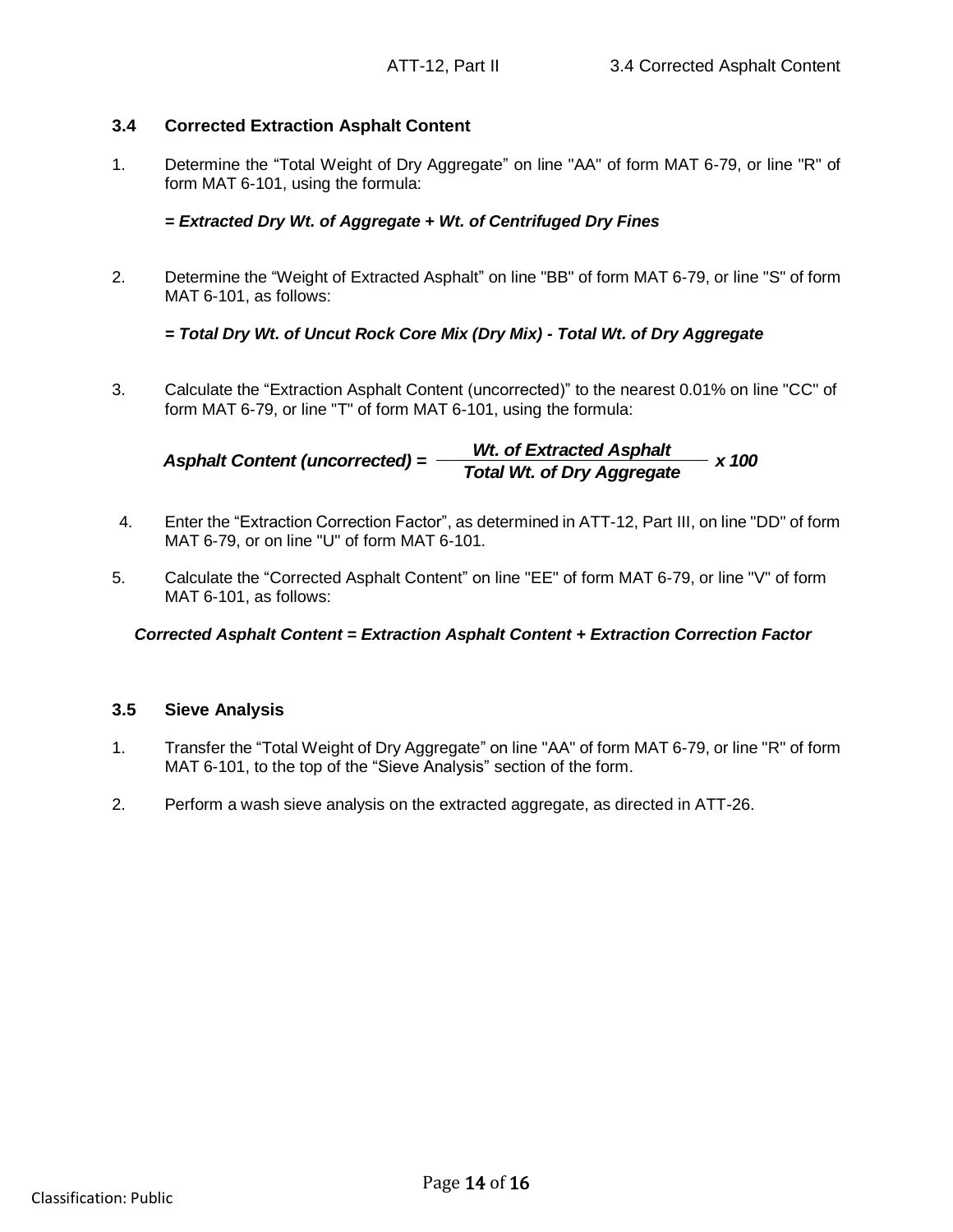# **4.0 Hints and Precautions**

- 1. Fumes from chlorinated extraction solvents are toxic. Perform the extraction test using an exhaust system in a well-ventilated area, since these are toxic substances. Use the lab fume cabinet for the filterless extractions and the centrifuge fume cabinet/case for centrifuge extractions.
- 2. Respirators and solvent resistant gloves should be worn when handling chlorinated extraction solvent (e.g., pouring the solvent). Each person should have a personal respirator, safety glasses, and a pair of gloves. The proper respirator for the hazard must be used. Proper use of dust and chemical respirators is discussed in the applicable manufacturers' equipment manuals.
- 3. Respirators must be stored in airtight containers and away from all fumes so that filters do not accumulate fumes from the air.
- 4. Chlorinated extraction and cleaning solvent containers must be sealed when not in use. Battery jars containing chlorinated extraction solvent must be kept covered and in a fume cabinet when not in use. This prevents loss due to evaporation and minimizes exposure to the solvent fumes.
- 5. The wire mesh of the extraction basket should be inspected before testing begins, to ensure that it is clean. A dirty basket may change the weight of aggregate obtained during the test.
- 6. Chlorinated extraction solvent or an approved substitute must be used. Some of the approved substitutes are flammable. **Solvent substitutes**, such as varsol, **must not be used**, as they will **explode**.
- 7. Beakers must be handled with care. Do not tap the beakers when removing fines. Deformation of the beaker may cause a loose fit in the holding head, resulting in incomplete separation of fines.
- 8. Use a maximum of 5 brakes per hour to slow the centrifuge (or as suggested in the centrifuge operator manual). An excessive amount of braking will change the polarity of the motor and reverse the centrifuge's direction of rotation.
- 9. Keep the centrifuge upright when it is being moved and transported, as oil may leak out of the spindle if the machine is at an angle.
- 10. Use a bottle brush and hot soapy water to clean the beakers.
- 11. Ensure that lime-treated aggregate samples are identified as "lime treated" on the sample identification form.
- 12. *In no event should the solvent be used to clean your hands.*